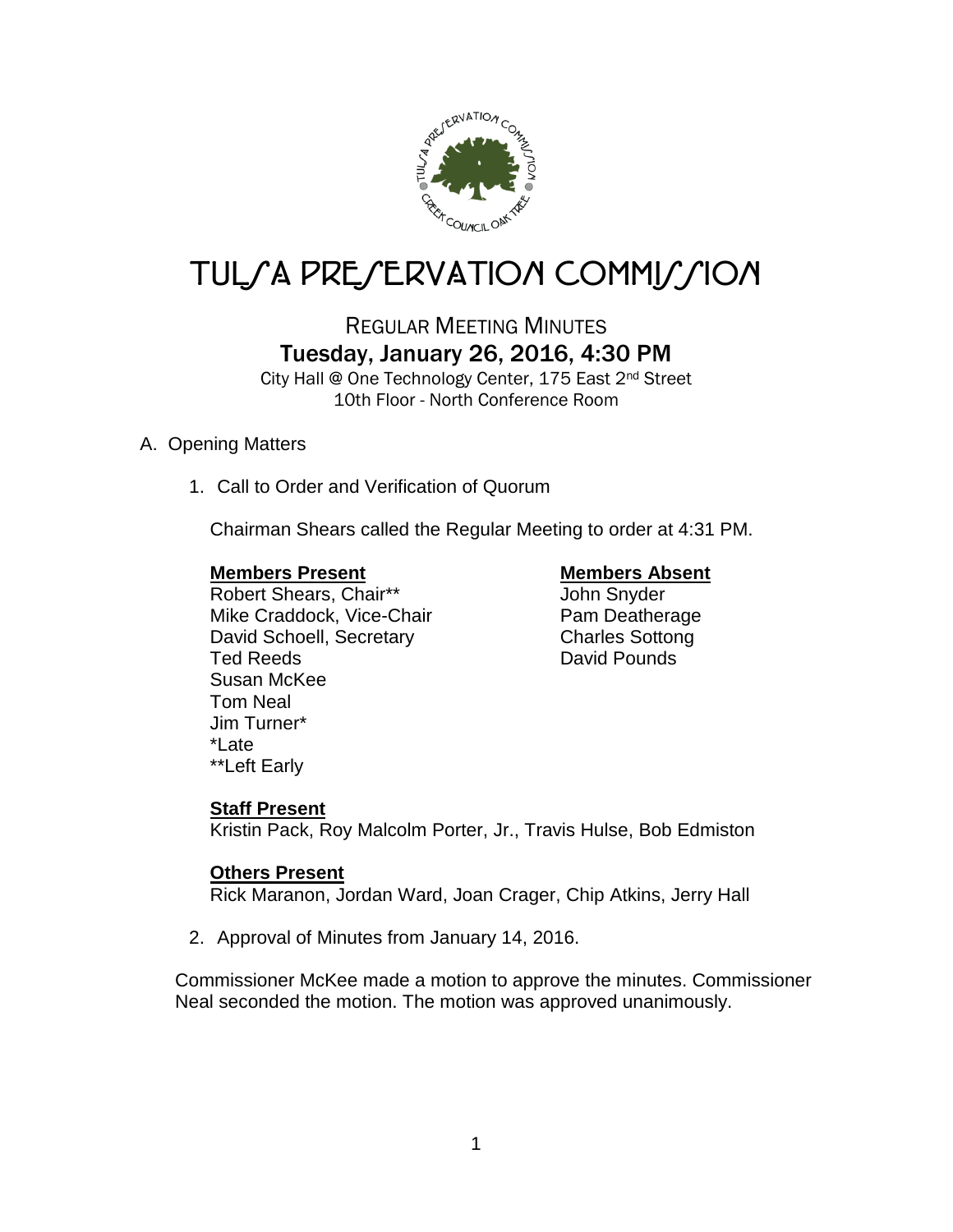#### **Vote: Meeting Minutes January 14, 2016.**

| In Favor<br>1. Shears<br>2. Craddock<br>3. Schoell<br>4. McKee | Opposed                                | <b>Abstaining</b> | <b>Not Present</b><br>Turner<br>Snyder<br>Pounds<br>Deatherage |
|----------------------------------------------------------------|----------------------------------------|-------------------|----------------------------------------------------------------|
| 5. Neal<br>6. Reeds                                            | 3. Disclosure of Conflicts of Interest |                   | Sottong                                                        |
| None.<br><b>B.</b> Actionable Items                            |                                        |                   |                                                                |
|                                                                |                                        |                   |                                                                |

1. HP-16-003 / 2210 E. 17<sup>th</sup> St. (Yorktown) Applicant: Jerry Hall *HP Subcommittee Review Date: January 7 / January 19, 2016*

Request:

1. Construct new single-family residence according to plans submitted

Staff presented the application to the Commission, and the applicant, Jerry Hall, was present. Commissioner Neal presented the Historic Preservation (HP) Permit Subcommittee report.

The applicant apologized for not being able to attend the last Preservation Commission Regular Meeting. Commissioner McKee expressed concern the Commission is not following the guidelines by using the context of the Gillette Historic District and stated the guidelines advises to use characteristics within the same district. Commissioner Shears asked Commissioner McKee if the guidelines state on the same side of the street. Commissioner McKee stated the guidelines advise the same district, and she noted the majority of the district is composed of Bungalows and Tudor-Revival residences. Commissioner McKee read the percentages of the architectural styles listed on the Yorktown National Register Nomination.

Commissioner Craddock asked Commissioner McKee to read the covenants regarding garages. Commissioner McKee stated the covenant mandated the garages be enclosed, and garages can be attached or detached. Commissioner Craddock noted the builders for these lots have to follow the covenants set by the developers; however the Preservation Commission does not have to abide by the covenants. Commissioner Craddock stated the Barnard Trace development is unique to this area. Commissioner McKee disagreed and emphasized the guidelines apply to all the Historic Preservation Overlay Districts. Commissioner Shears stated knew when Barnard Trace applications were submitted, the houses would be larger than houses within the district, and the Commission has to interpret the guidelines for each application. Commissioner Shears asked the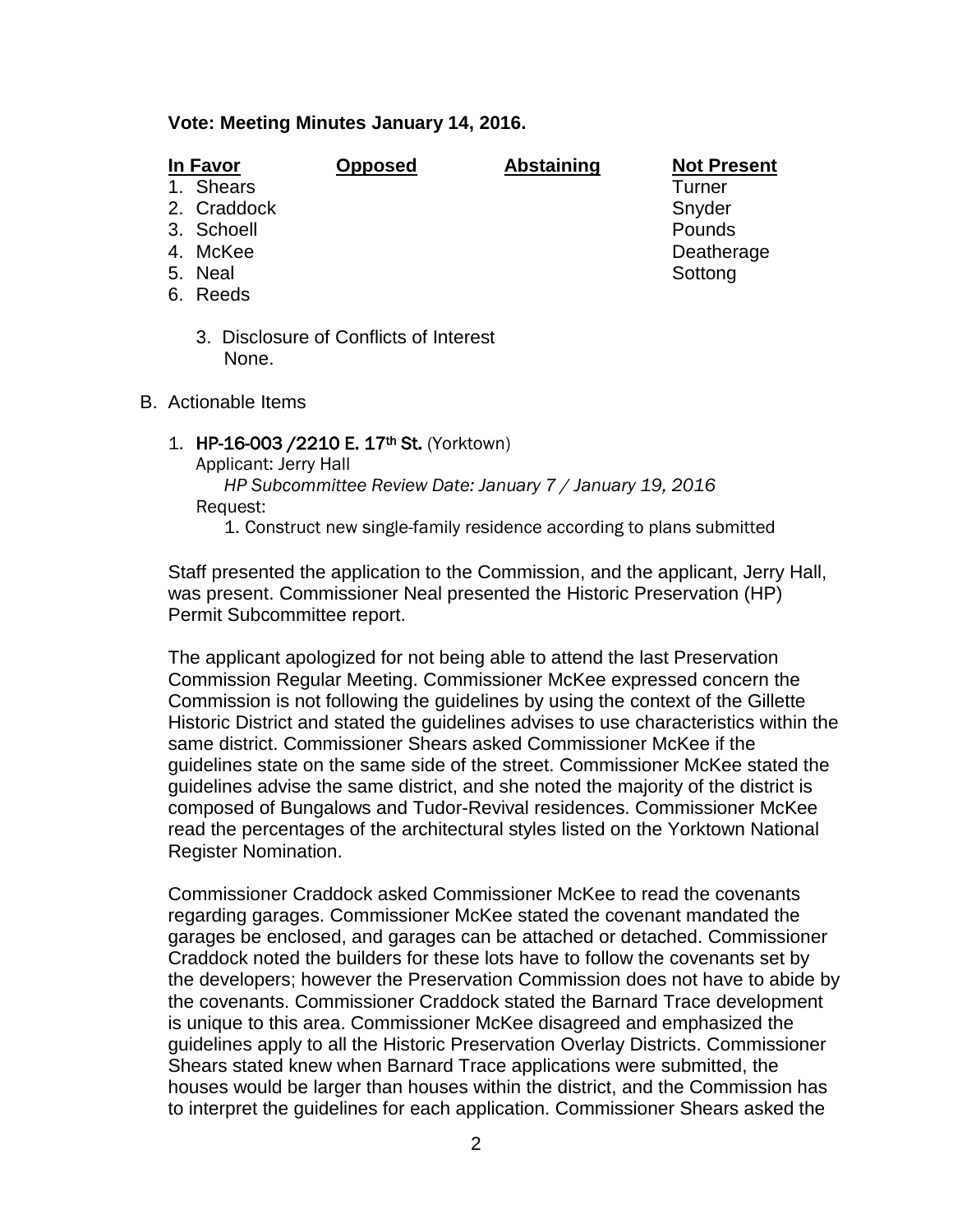Commission how many houses in the Yorktown Historic District are more than 3,300 square feet. Commissioner Craddock estimated one percent. Commissioner McKee stated she could accept the proportions and size if they houses appeared smaller and draw upon the common characteristics of the Yorktown Historic District. Commissioner McKee stated if economics are a concern then why nothing is presented as part of the application as a reason a smaller house is not economically feasible. Commissioner Neal stated we have public statements regarding the cost of the lots. Commissioner Reeds stated the lot appears smaller because of the large house, but these lots have an alley instead of street. There will not be a garage facing the street which is good compromise, and the houses will not look alike. Commissioner McKee expressed concern the next house will appear like a house in the other districts and should draw on the common characteristics within its own district. Commissioner Turner stated the guidelines advise the common characteristics but not the style of the house, and the Commission may not want a bungalow on every lot. Commissioner Turner stated he could not see why the Commission would not draw upon contributing houses near the development. Yorktown and Gillette Historic District are different districts, but the Commission should consider what is nearby. The Commission also does not regulate square footage or size but lot coverage, scale, and rhythm.

Citizen, Joan Crager at 1620 South Lewis Avenue and is owner of a duplex at 1610-1612 South Lewis Avenue. Ms. Crager stated she lived in Yorktown Historic District for 33 years and could not imagine 4,000 square foot houses in on the proposed lots. Ms. Crager stated she interprets the phrase "same street" in the Unified Design Guidelines as along East  $17<sup>th</sup>$  Street and East  $17<sup>th</sup>$  Place. Ms. Crager stated the common characteristics in the Yorktown Historic District include detached garages and porches.

Citizen, Chip Atkins at 1628 East  $17<sup>th</sup>$  Place and owner of residence at 2212 East 18<sup>th</sup> Street, stated he agrees with Commissioner McKee and disagrees with the economics since the City of Tulsa does not review economic hardship as issue. Mr. Atkins stated the Commission has never ventured outside a district for design characteristics. Commissioner Turner stated the comment was using contributing houses near a potential development. Mr. Atkins expressed concern about using the Gillette Historic District for architectural context.

Commissioner Schoell stated the in the Historic Preservation (HP) Permit Subcommittee report, there was a suggestion for a lower pitch roof. Mr. Hall stated after the preliminary review, he redrew the roof at the request of the first meeting and tried using different roof pitches. After review, Mr. Hall decided the 12/12 roof pitch appeared as the best option. Commissioner Schoell asked if this was an example of the proposed brick. Mr. Hall stated he would use sample brick if he could not find clinker brick. Commissioner Schoell asked Mr. Hall for clarification about clinker brick-imitation. Commissioner Craddock stated if Mr. Hall could not find cost-effective clinker brick then he would use a brick to mimic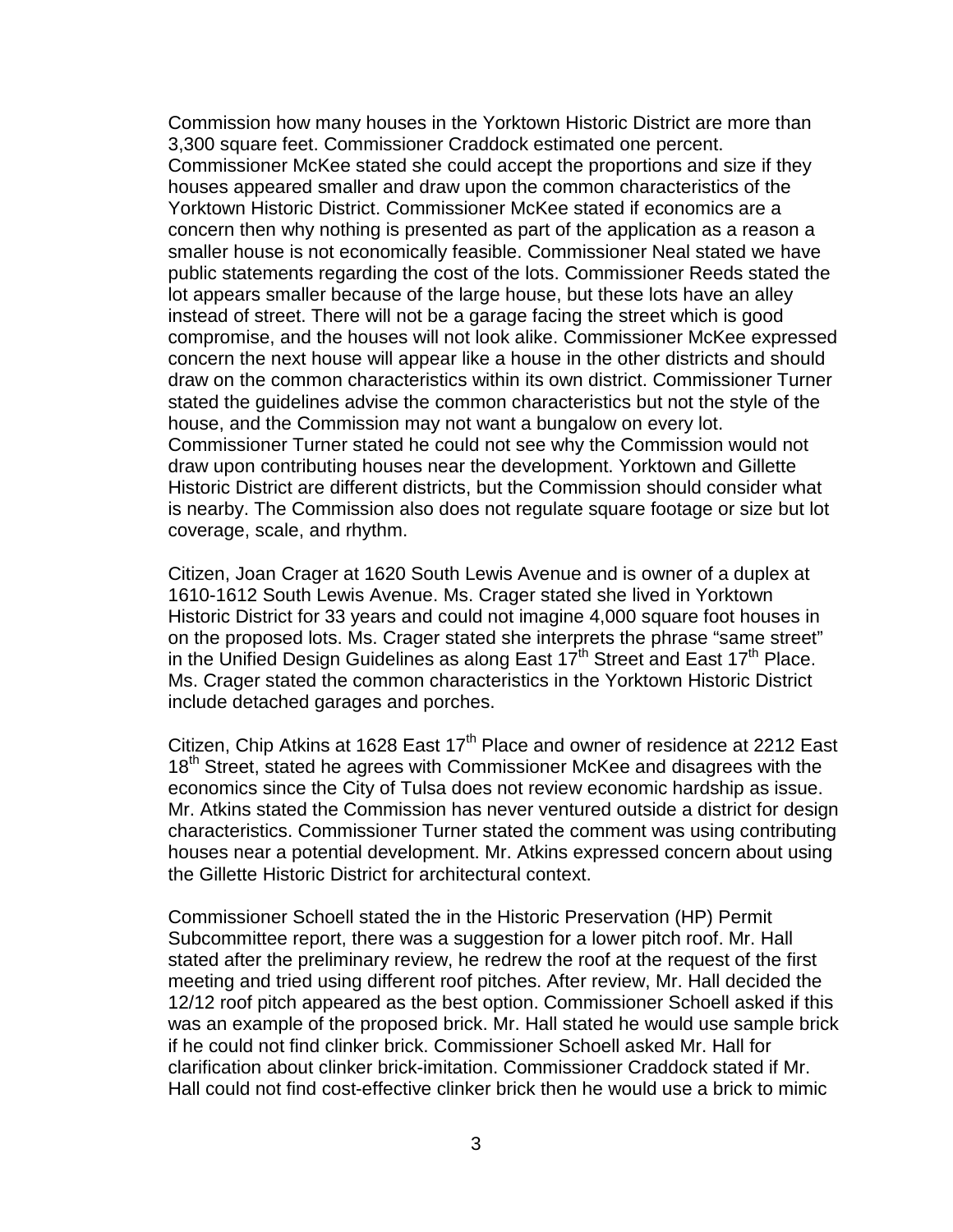clinker brick, but it would not be a veneer. Commissioner Shears asked is the chimney is stucco or brick. Mr. Hall replied stucco. Commission Schoell asked if the areas where there is stucco instead of brick, will there be additional detailing. Mr. Hall stated the whole front is brick, and on the south elevation there was a lot brick, and tried break up the brick with stucco. Commissioner Turner stated he suggested at the HP Permit Subcommittee to use a wainscot to make the house appear to have an addition and break up the brick. Commissioner Shears stated he asked about the stucco chimney, because the rendering shows the chimney as brick. It would be more appropriate as brick. Mr. Hall agreed.

Commissioner Reeds asked Mr. Hall how many lots he bought. Mr. Hall replied he would like them all, but he would not build a bungalow, because he does not like them. Mr. Hall stated the proposed design would fit within neighborhood. Commissioner Reeds asked Mr. Hall about the fence and gate. Mr. Hall stated it will appear like the rendering with a fence on both sides with a gate. Commissioner Neal stated there is a furnace door on the side elevation, and the HP Permit Subcommittee recommended using a solid gate to mitigate its view. Mr. Hall stated there will be solid wooden gate.

Commissioner Neal made a motion to approve the application with conditions the fireplace feature a brick veneer in lieu of stucco. Commissioner Craddock seconded the motion. The motion was approved by majority. Guidelines cited: C.1.1, C.1.2, C.1.3, C.1.4, C.1.5, C.2.1, C.2.2, C.2.3, C.2.4, C.2.5, C.2.6, C.3.1, C.2.4, C.2.5, C.2.6, C.4.1, C.4.2, C.4.3, C.5.1, C.5.2, C.5.3.

#### **Vote:** 2210 E. 17th St. (Yorktown)

| <u>In Favor</u> |             | <b>Opposed</b> | <b>Abstaining</b> | <b>Not Present</b> |
|-----------------|-------------|----------------|-------------------|--------------------|
|                 | 1. Shears   | McKee          |                   | Snyder             |
|                 | 2. Craddock |                |                   | Sottong            |
|                 | 3. Turner   |                |                   | Pounds             |
|                 | 4. Neal     |                |                   | Deatherage         |
|                 | 5. Reeds    |                |                   |                    |
|                 | 6. Schoell  |                |                   |                    |

#### 2. Discussion of the treatment of the landscape at McBirney Mansion

Staff presented the correspondence from Mr. and Mrs. Drummond to Preservation Staff from November 12, 2015, from Preservation Staff to Mr. and Mrs. Drummond from December 18, 2015, from the Oklahoma State Historic Preservation Office to Mr. and Mrs. Drummond from December 18, 2015, and from the Riverview Neighborhood Association to the Preservation Commission from December 31, 2015.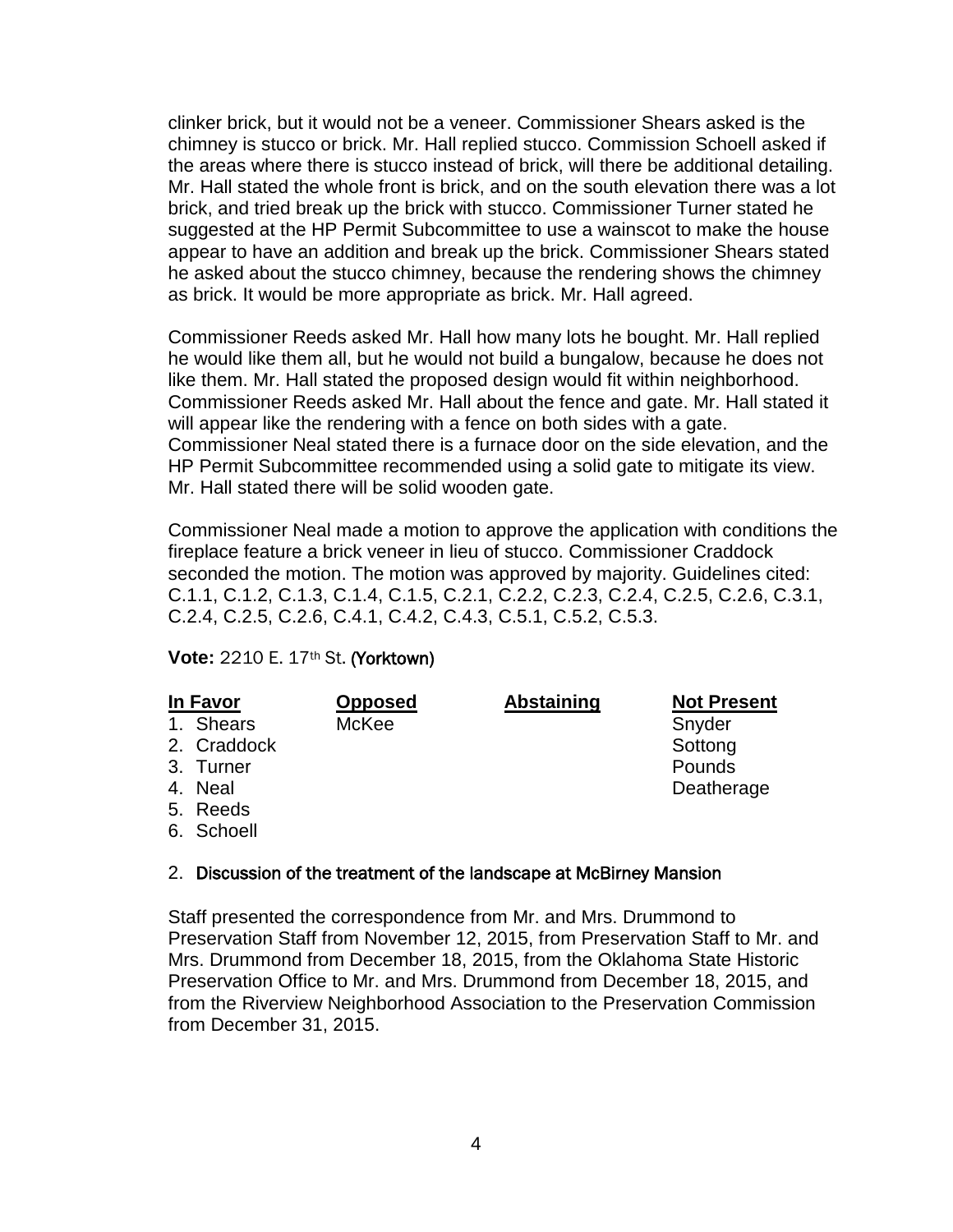Commissioner Shears stated he was a resident of the Riverview Neighborhood, currently has an office in the Riverview Neighborhood, and served on the Riverview Neighborhood Association in the past. Commissioner Shears stated in the future he may have to recuse himself; however, he does not see a conflict of interest. Commissioner Shears stated on a previous proposal, there was comment about planting evergreens around the perimeter of the property. Within the name of the easement the intent was to look at the topography and natural feature, and the definitions of topography include the land and natural features. If one looks east and south on the property, the trees are meant as a screen. Commissioner Shears stated he believed the homeowners' insurance company required a fence, but they used a vegetation screen instead. The property was meant to be seen with the open area, and the mansion is meant to be seen.

Commissioner Neal stated a landscape plan was never presented to the Historic Preservation Permit Subcommittee. The easement is a stricter document, and it governs the grounds. Commissioner Neal expressed concern about the installation of the landscape features. Commissioner Shears state in the letter to Preservation Staff on November 12, 2014, it clearly states the homeowners were going to add plants, and staff recommended to present a proposal for the landscape features. The Commission and staff discussed interpretation of the easement and its preview over the planting of landscape features.

Commissioner Neal the issue with planting on the McBirney Mansion grounds was commented by a citizen at a previous Historic Preservation (HP) Permit Subcommittee, and plans were never submitted. Citizen, Chip Atkins, stated as part of the ponds proposal, the homeowners were going to submit a landscape plan. Commissioner Neal stated the HP Permit Subcommittee has not seen any plans. Commissioner Neal expressed concern about the citizens unable to see the river due to the tress, but the Commission may be able to agree to compromise between the homeowners and the neighborhood's concerns. Commissioner Shears recommended a follow-up letter from Staff about the Commission's concern about the plants and request a landscape plan.

Commissioner Craddock asked if the Memorandum of Understanding between the City of Tulsa and the Oklahoma Historical Society has been completed. Staff replied no. The Commission and Staff discuss the content for the letter, and how the Commission will proceed.

Commissioner Neal made a motion for Staff to create a letter to the property owners of McBirney Mansion with a summary of the history of correspondence and communicate the Preservation Commission's interpretation of the Deed of Scenic, Open Space, and Architectural Façade Easement, and invite the homeowners to discuss existing and proposed modifications with conditions all landscape proposals and site improvements are reviewed by the Preservation Commission and discuss the Preservation Commission's interpretation of the